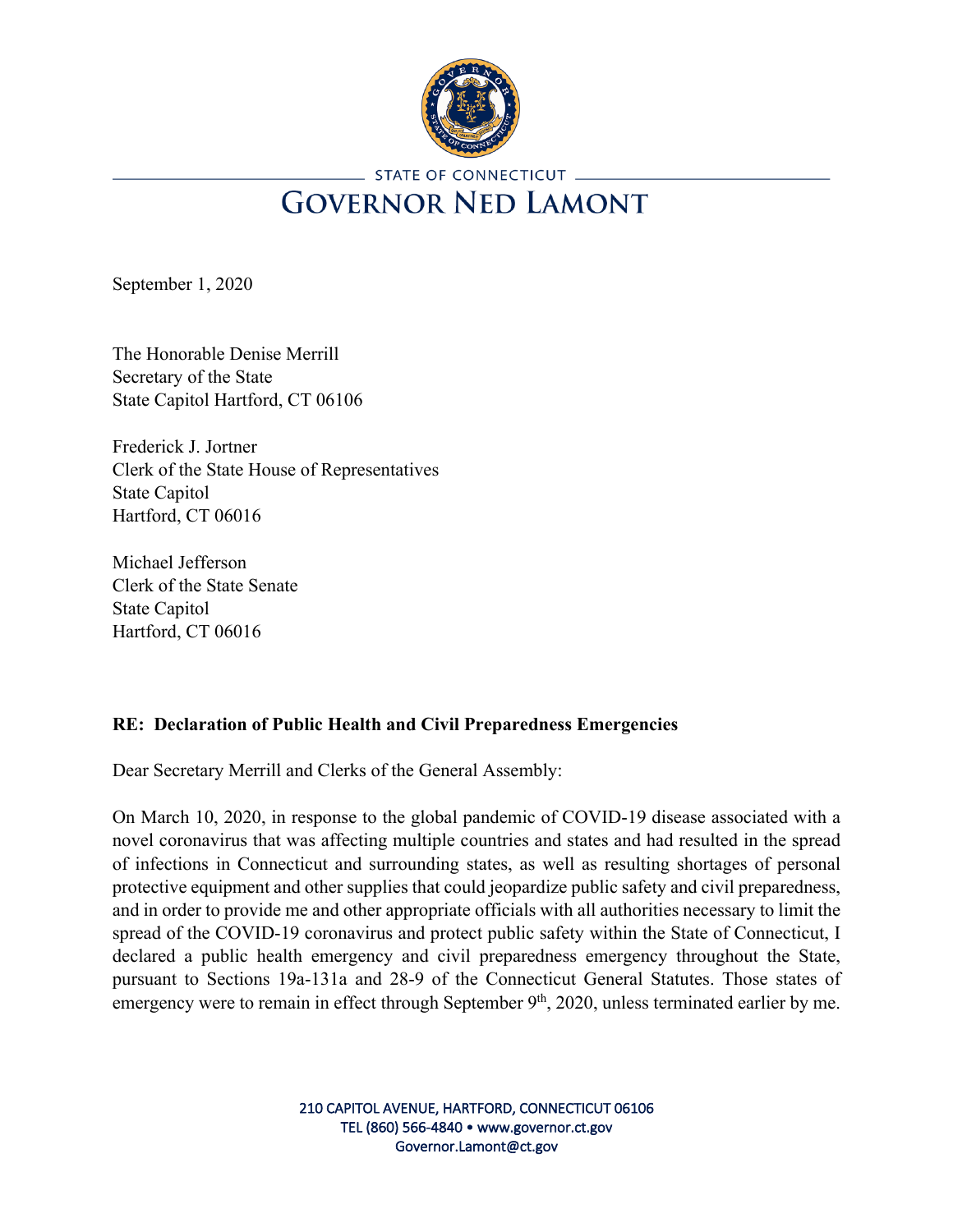Since I declared those public health and civil preparedness emergencies in March of this year, and due in substantial part to the multiple orders I have issued during that time, Connecticut has made significant progress in containing and reducing the spread of COVID-19 and mitigating the devastating public health and economic effects of that disease. Nevertheless, COVID-19 remains a global pandemic capable of spreading quickly within our state. That risk would be heightened substantially if the existing emergencies expired as scheduled on September 9. As a result, and for the same reasons I declared those emergencies on March 10, pursuant to Sections 19a-131a and 28-9 of the Connecticut General Statutes, I am renewing the existing public health emergency and civil preparedness emergencies throughout the State. The Department of Public Health, along with municipal and district health departments, as well as multiple other state agencies in supporting roles, are responding to these renewed public health and civil preparedness emergencies. These renewed states of emergency shall remain in effect until February 9, 2021, unless earlier terminated by me.

In addition, I will be required in the coming months to respond to a number of additional public health and civil preparedness risks that were not concerns or clear justifications for the original emergencies I declared in March of this year and have now renewed. Among many other things, I will be required to manage the reopening and continued operation of schools, colleges and universities as well as the potential health and other risks that may arise out of the coming general election in November. Moreover, since first declaring emergencies in March of this year, we have learned of unanticipated health effects from COVID-19 that are not well understood by the medical community, that no vaccine or effective treatment for COVID-19 has been approved or made available for wide distribution, and that our residents, businesses, and government agencies face new and unanticipated economic, fiscal, and operational challenges as a result of the COVID-19 pandemic, which require the flexibility and responsiveness provided by the emergency powers in Sections 19a-131a and 28-9 of the Connecticut General Statutes in order to protect the public health and promote civil preparedness. As a result, out of an abundance of caution and to eliminate any confusion about the extent of my emergency powers to address the many risks and concerns that will arise in the coming months and did not constitute clear justifications for the original emergencies I declared in March of this year, and pursuant to Sections 19a-131a and 28-9 of the Connecticut General Statutes, I hereby declare that new states of public health and civil preparedness emergency exist throughout the State. The Department of Public Health, along with municipal and district health departments, as well as multiple other state agencies in supporting roles, are responding to these new public health and civil preparedness emergencies. The new states of emergency shall run concurrently with the renewed states of emergency and shall remain in effect until February 9, 2021, unless earlier terminated by me.

As I did at the time I declared the original public health and civil preparedness emergencies on March 10, and in accordance with Section 19a-131a (f) of the Connecticut General Statutes, I hereby authorize and direct the Commissioner of Public Health to delegate the powers regarding isolation or quarantine to municipal and district directors of public health, while concurrently retaining such authority.